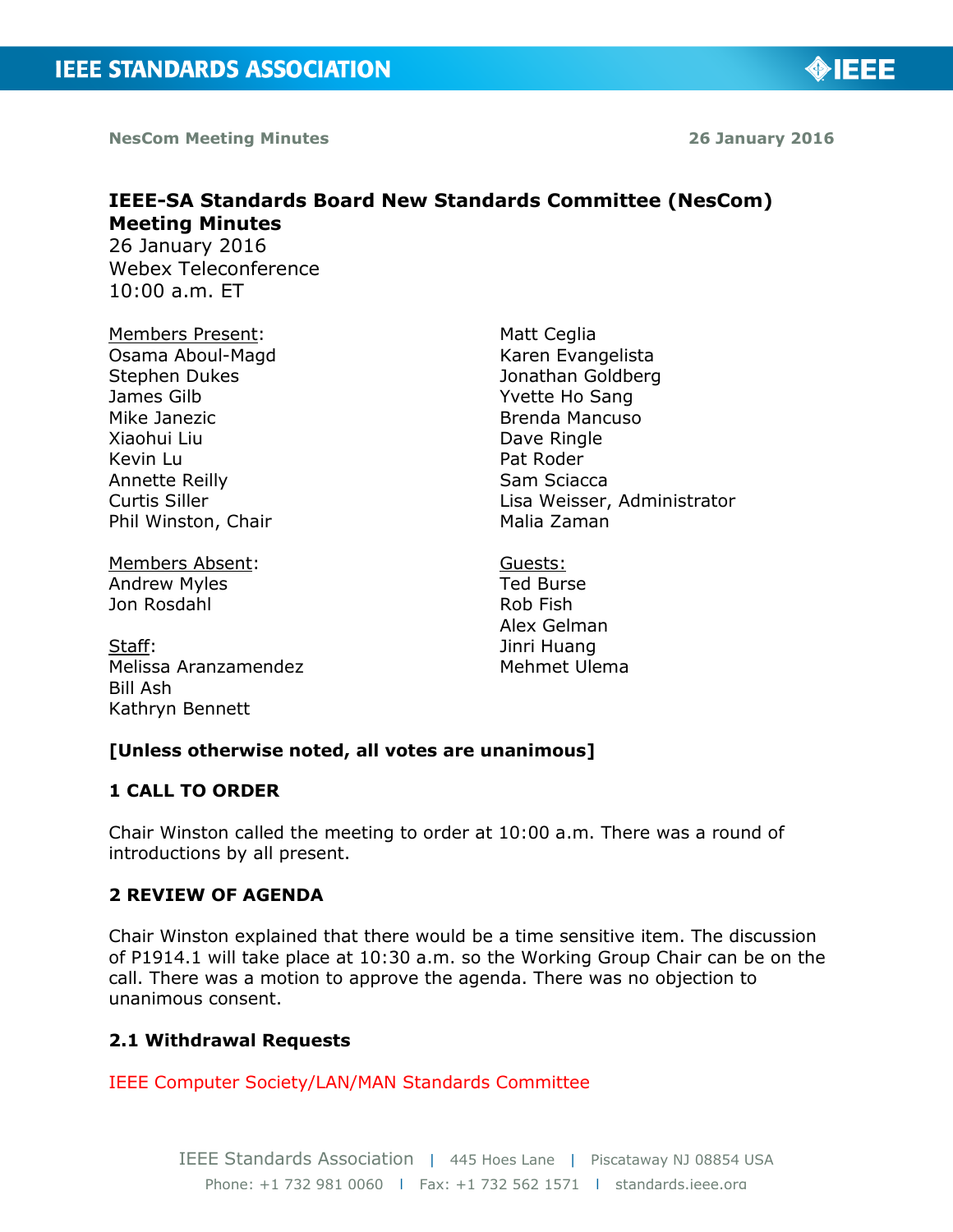## **P802.16.3**

Standard for Mobile Broadband Network Performance Measurements *Recommendation: Approve PAR withdrawal*

## **3 PARS FOR DISCUSSION**

## **3.1 Modified PARs**

IEEE Computer Society/Standards Activities Board

## **P1680.4**

Standard for Environmental Assessment of Servers *Recommendation: Approve modified PAR*

IEEE Engineering in Medicine and Biology Society/IEEE 11073 Standards **Committee** 

## **P11073-10427**

Health Informatics - Personal Health Device Communication - Device Specialization - Monitoring Power Status of Personal Health Devices *Recommendation: Approve modified PAR*

IEEE Industry Applications Society/Petroleum & Chemical Industry

## **P1810**

Guide for the Installation of Fire-Rated Cables Suitable for Hydrocarbon Pool Fires for Critical and Emergency Shutdown Systems in Petroleum and Chemical Industries

*Recommendation: Approve modified PAR*

IEEE Power and Energy Society/Energy Development & Power Generation

## **P421.3**

Standard for High-Potential Test Requirements for Excitation Systems for Synchronous Machines *Recommendation: Approve modified PAR*

IEEE Power and Energy Society/Switchgear

## **PC37.42**

Standard Specifications for High-Voltage (>1000 V) Fuses and Accessories *Recommendation: Approve modified PAR*

IEEE Power and Energy Society/Transformers

## **PC57.12.39**

Standard Requirements for Distribution Transformer Tank Pressure Coordination *Recommendation: Approve modified PAR*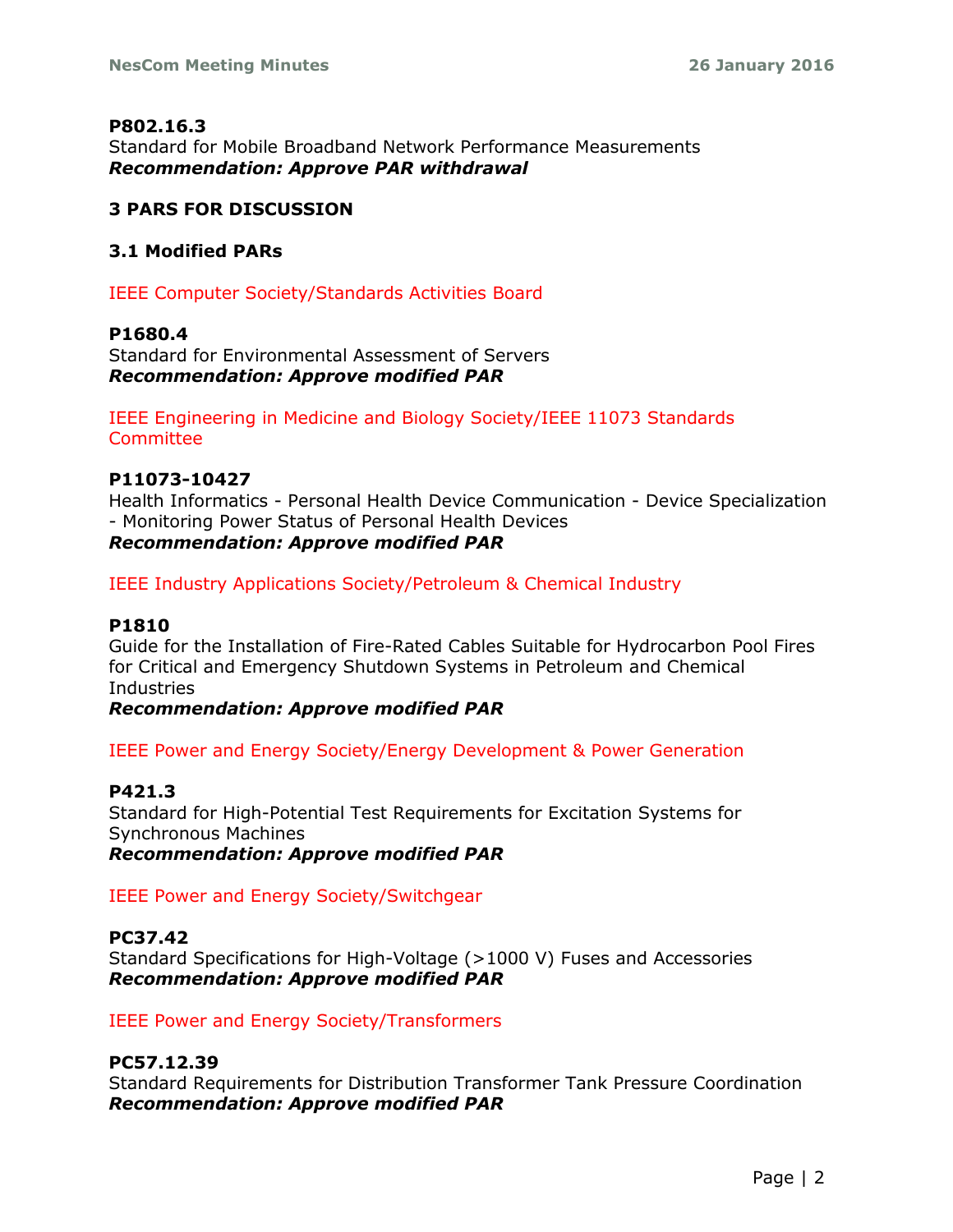## **PC57.12.70-2011/Cor 1**

Standard Terminal Markings and Connections for Distribution and Power Transformers - Corrigendum 1: Correction of Annex A *Recommendation: Approve modified PAR*

## **PC57.15**

Standard Requirements, Terminology, and Test Code for Step-Voltage Regulators *Recommendation: Approve modified PAR*

## **PC57.147**

Guide for Acceptance and Maintenance of Natural Ester Insulating Liquid in **Transformers** 

*Recommendation: Approve modified PAR*

## **3.2 Extension Requests**

IEEE Power and Energy Society/Stationary Batteries Committee

## **P1679.1**

Guide for the Characterization and Evaluation of Lithium-Based Batteries in Stationary Applications *Recommendation: Approve request for an extension until December 2017*

IEEE Power and Energy Society/Substations

## **PC37.122.4**

Application and User Guide for Gas-Insulated Transmission Lines (GIL), Rated 72.5 kV and Above

*Recommendation: Approve request for an extension until December 2016*

## **PC37.123**

Guide for Specifications for High Voltage Gas-Insulated Substations Rated 52 kV and Above

*Recommendation: Approve request for an extension until December 2016*

IEEE Power and Energy Society/Switchgear

## **PC37.06.1**

Recommended Practice for Preferred Ratings for High-Voltage (>1000 volts) AC Circuit Breakers Designated Definite Purpose for Fast Transient Recovery Voltage Rise Times

*Recommendation: Approve request for an extension until December 2016*

## IEEE Power Electronics Society/Standards Committee

## **P1573**

Recommended Practice for Electronic Power Subsystems: Parameters, Interfaces, Elements, and Performance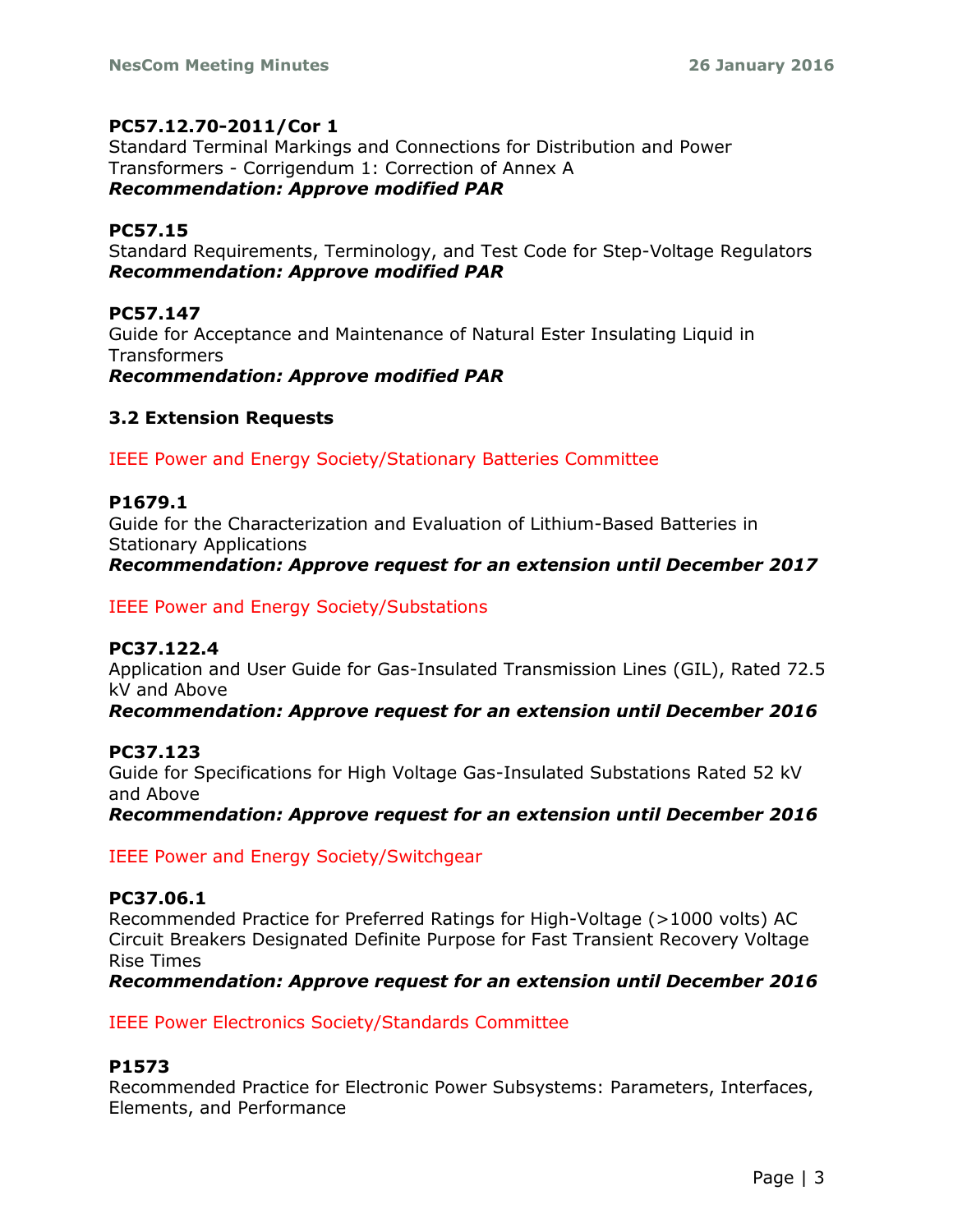## *Recommendation: Approve request for an extension until December 2017*

IEEE-SASB Coordinating Committees/SCC21 - Fuel Cells, Photovoltaics, Dispersed Generation, and Energy Storage

## **P1547.8**

Recommended Practice for Establishing Methods and Procedures that Provide Supplemental Support for Implementation Strategies for Expanded Use of IEEE Standard 1547

## *Recommendation: Approve request for an extension until December 2016*

## **P2030.3**

Standard for Test Procedures for Electric Energy Storage Equipment and Systems for Electric Power Systems Applications

*Recommendation: Approve request for an extension until December 2017*

## **3.3 New PARs**

IEEE Computer Society/LAN/MAN Standards Committee

## **P802.1BA-2011/Cor 1**

Standard for Local and Metropolitan Area Networks--Audio Video Bridging (AVB) Systems- Corrigendum 1: Technical and Editorial Corrections *Recommendation: Approve new PAR until December 2020*

## **P802.1CQ**

Standard for Local and Metropolitan Area Networks: Multicast and Local Address Assignment

*Recommendation: Approve new PAR until December 2020*

IEEE Communications Society/Standards Development Board

## **P1914.1**

Standard for Packet-based Fronthaul Transport Networks *Recommendation: Approve new PAR until December 2020 [5 in favor, 3 opposed (Aboul-Magd, Gilb, Liu)]*

## IEEE Electromagnetic Compatibility Society/Standards Development Committee

## **P1848**

Techniques & Measures to Manage Risks with Regard to Electromagnetic **Disturbances** *Recommendation: Approve new PAR until December 2020*

## **P2710**

Electromagnetic Shielding Performance of Enclosures for Portable Electronic Devices *Recommendation: Approve new PAR until December 2020*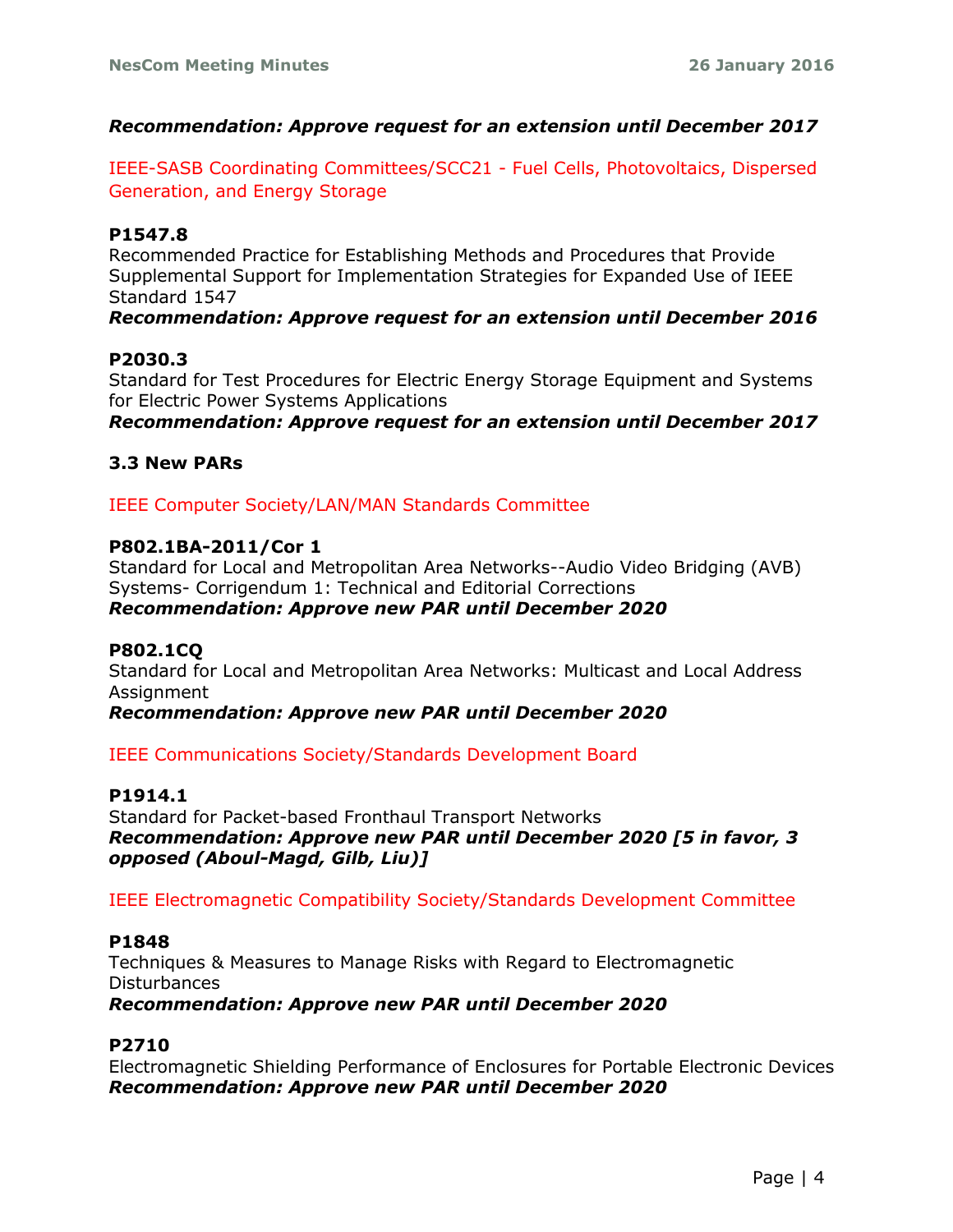## IEEE Power and Energy Society/Insulated Conductors

## **P2417**

Guide to Smoke, Fire and Explosions in Underground Electrical Structures *Recommendation: Approve new PAR until December 2020*

## IEEE Power and Energy Society/Power System Relaying

## **PC37.251**

Standard for Common Protection and Control Settings or Configuration Data Format (COMSET)

## *Recommendation: Approve new PAR until December 2020*

IEEE Power and Energy Society/Surge Protective Devices/Low Voltage

## **PC62.43.0**

Guide for Surge Protectors and Protective Circuits Used in Information and Communications Technology (ICT) Circuits, Including Smart Grid Data Networks an Overview

*Recommendation: Approve new PAR until December 2020*

IEEE Power and Energy Society/Transformers

## **PC57.12.38-2014/Cor 1**

Standard for Pad-Mounted-Type, Self-Cooled, Single-Phase Distribution Transformers 250 kVA and Smaller: High Voltage, 34 500 GrdY/19 920 V and Below; Low Voltage, 480/240 V and Below - Corrigendum 1: Correct an omission in the label of Figure 1

## *Recommendation: Approve new PAR until December 2020*

## **PC57.19.02**

Standard for the Design and Performance Requirements of Bushings Applied to Liquid Immersed Distribution Transformers *Recommendation: Approve new PAR until December 2020*

## **3.4 PARs for the Revision of Standards**

## IEEE Computer Society/Design Automation

## **P1800**

Standard for SystemVerilog--Unified Hardware Design, Specification, and Verification Language

#### *Recommendation: Approve PAR for the revision of a standard until December 2020*

IEEE Computer Society/Software & Systems Engineering Standards Committee

## **P20000-1**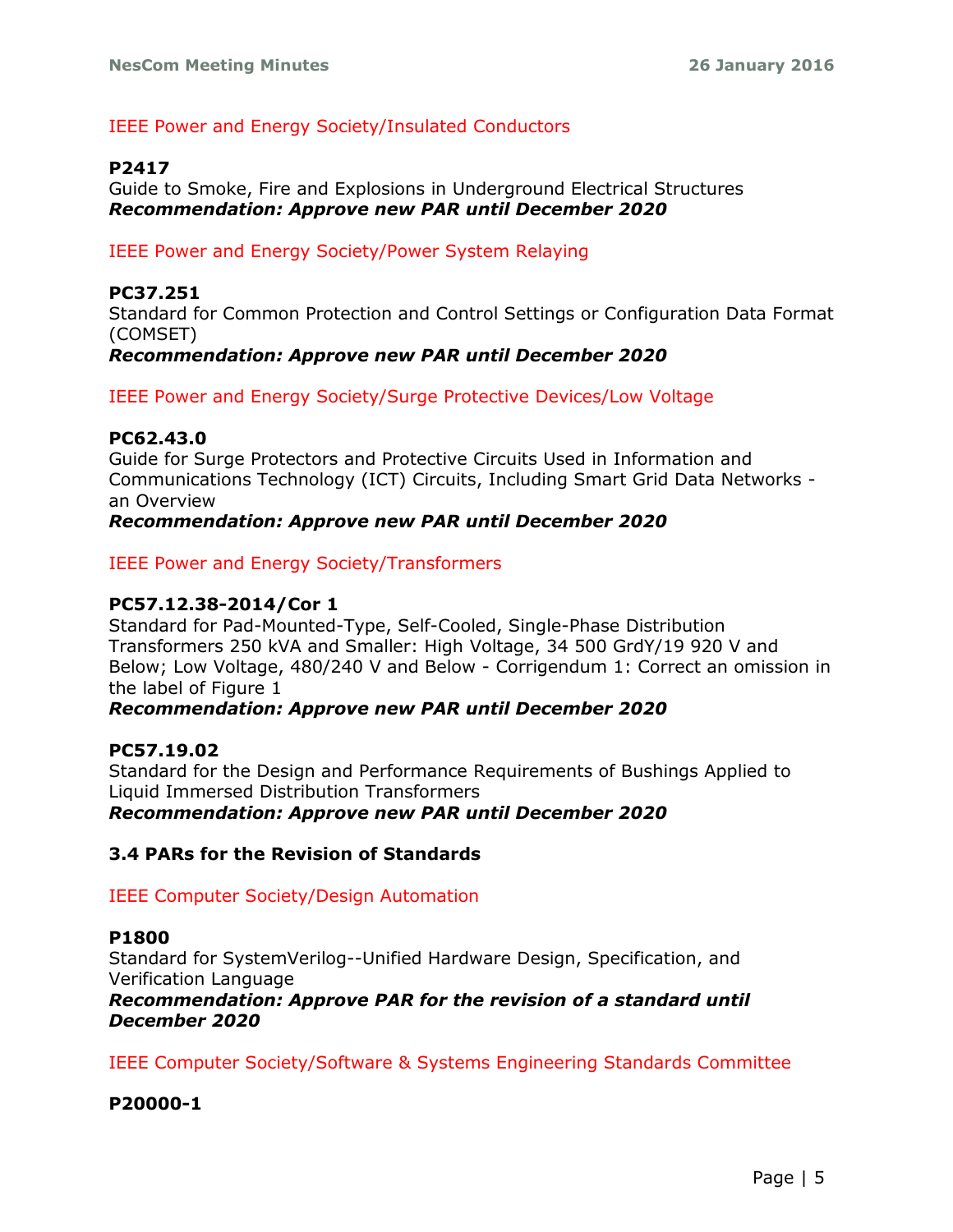20000-1, Information Technology -- Service Management -- Part 1: Service Management System Requirements

*Recommendation: Approve PAR for the revision of a standard until December 2020*

IEEE Computer Society/Simulation Interoperability Stds Organization/Stds Activity **Committee** 

## **P1516**

Standard for Modeling and Simulation (M&S) High Level Architecture (HLA)-- Framework and Rules

## *Recommendation: Approve PAR for the revision of a standard until December 2020*

## **P1516.1**

Standard for Modeling and Simulation (M&S) High Level Architecture (HLA)-- Federate Interface Specification

## *Recommendation: Approve PAR for the revision of a standard until December 2020*

## **P1516.2**

Standard for Modeling and Simulation (M&S) High Level Architecture (HLA)-- Object Model Template (OMT) Specification

#### *Recommendation: Approve PAR for the revision of a standard until December 2020*

IEEE Power and Energy Society/Energy Development & Power Generation

#### **P421.1**

Standard Definitions for Excitation Systems for Synchronous Machines *Recommendation: Approve PAR for the revision of a standard until December 2020*

#### IEEE Power and Energy Society/Substations

#### **P1613**

Standard for Environmental and Testing Requirements for Intelligent Electronic Devices (IEDs) Installed in Transmission and Distribution Facilities *Recommendation: Approve PAR for the revision of a standard until December 2020*

#### IEEE Power and Energy Society/Transformers

## **PC57.16**

Standard for Requirements, Terminology, and Test Code for Dry-Type Air-Core Series-Connected Reactors

*Recommendation: Approve PAR for the revision of a standard until December 2020*